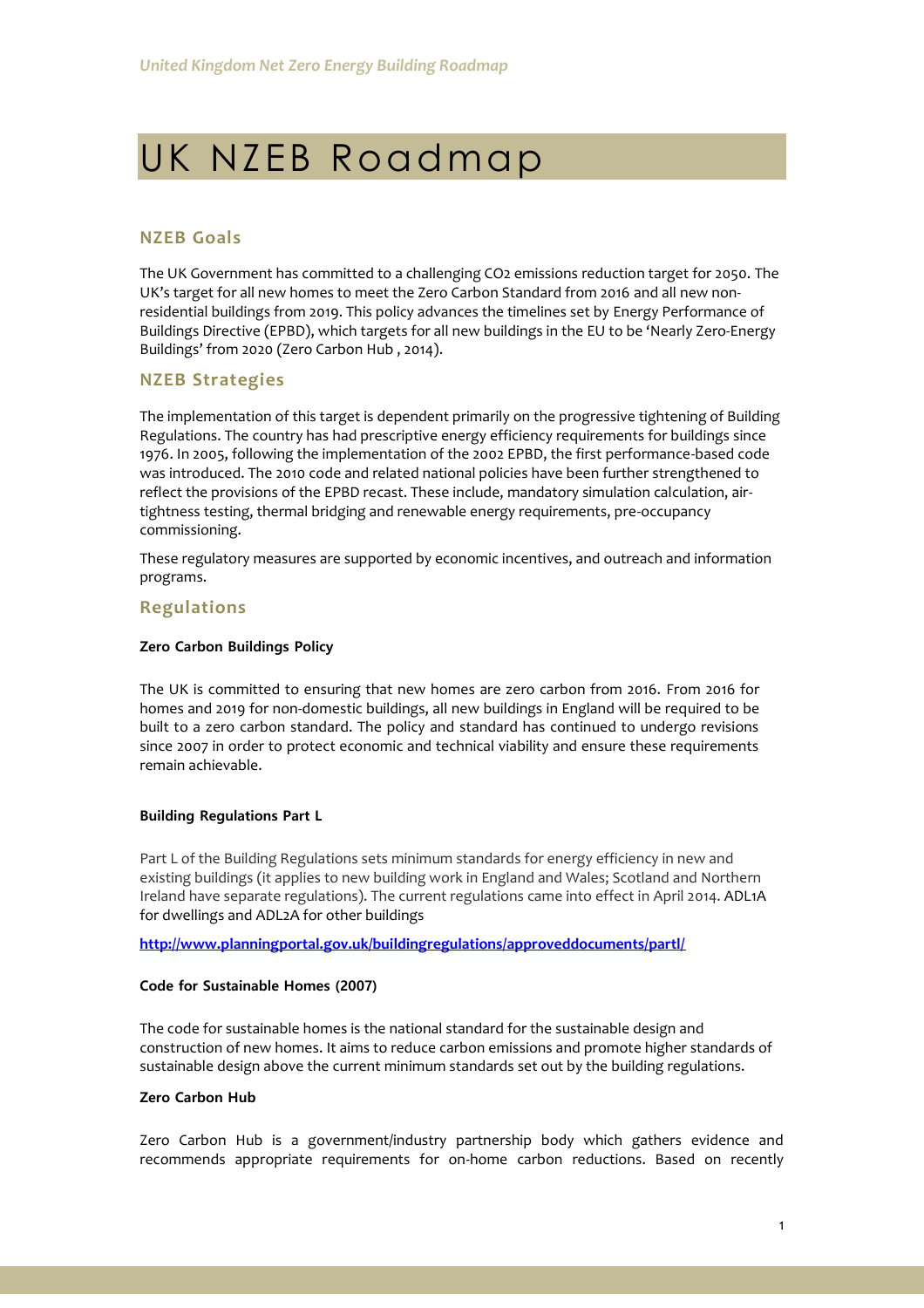submitted findings of the Hub, on-home carbon reductions between 44% and 60%, dependent on house type are called for, compared to 2006 Building Regulations.

# **2nd National Energy Efficiency Action Plan (NEEAP)**

The UK's 2nd Energy Efficiency Action Plan (NEEAP) brought together in one document all the then current and planned policies and measures the government and the Devolved Administrations have in place to improve energy efficiency. This updated the previous EEAP of 2007 and fulfilled the UK's obligation under the Energy End-Use Efficiency and Energy Services Directive (ESD) to report on progress towards an overall national indicative energy savings target of 9% by 2016. It was superseded by the 2014 Energy Efficiency Action Plan under the EU Energy Efficiency Directive.

[https://www.gov.uk/government/uploads/system/uploads/attachment\\_data/file/48144/2289-uk](https://www.gov.uk/government/uploads/system/uploads/attachment_data/file/48144/2289-uk-report-eu-enduse-esd.pdf)[report-eu-enduse-esd.pdf](https://www.gov.uk/government/uploads/system/uploads/attachment_data/file/48144/2289-uk-report-eu-enduse-esd.pdf)

# **National Renewable Energy Action Plan ( NREAP) -2010**

In the NREAP, various targets were set for UK to be achieved by 2020. These include:

- 1. 15% share of energy generated from renewable sources in gross final energy consumption;
- 2. 12% of heat consumption met by renewable sources;
- 3. 31% of electricity demand met by electricity generated from renewable energy sources;
- 4. 10% of energy demand met by renewable energy sources (Measures : Renewables Obligation (RO); System of feed-in tariffs; Introduction of Renewable Heat Incentive (RHI)

**<http://ec.europa.eu/energy/en/topics/renewable-energy/national-action-plans>**

# **Economic Instruments**

# **Green Deal (Energy Act, 2010)**

Policy designed to significantly reduce emissions from existing buildings by promoting increased retrofitting; market mechanism planned ( since 2012) that will enable EE retrofit in homes and businesses; financed through energy bill savings.

The Green Deal is a market framework which will enable private firms to offer consumers energy efficiency improvements to their homes, community spaces or businesses at no upfront cost with repayments recouped through a charge made in instalments on their energy bill.

# **Renewable Heat Incentive: increase generation of heat from RES**

The Renewable Heat Incentive (RHI) is the world's first long-term financial support program for renewable heat. The RHI pays participants of the scheme that generate and use renewable energy to heat their buildings.

**[https://www.gov.uk/government/policies/increasing-the-use-of-low-carbon](https://www.gov.uk/government/policies/increasing-the-use-of-low-carbon-technologies/supporting-pages/renewable-heat-incentive-rhi)[technologies/supporting-pages/renewable-heat-incentive-rhi](https://www.gov.uk/government/policies/increasing-the-use-of-low-carbon-technologies/supporting-pages/renewable-heat-incentive-rhi)**

# **Wales Home Energy Efficiency Scheme – Nest**

Nest is a Welsh government scheme that can provide eligible householders with a "whole house" package of energy efficiency improvements free of charge.

<http://nestwales.org.uk/>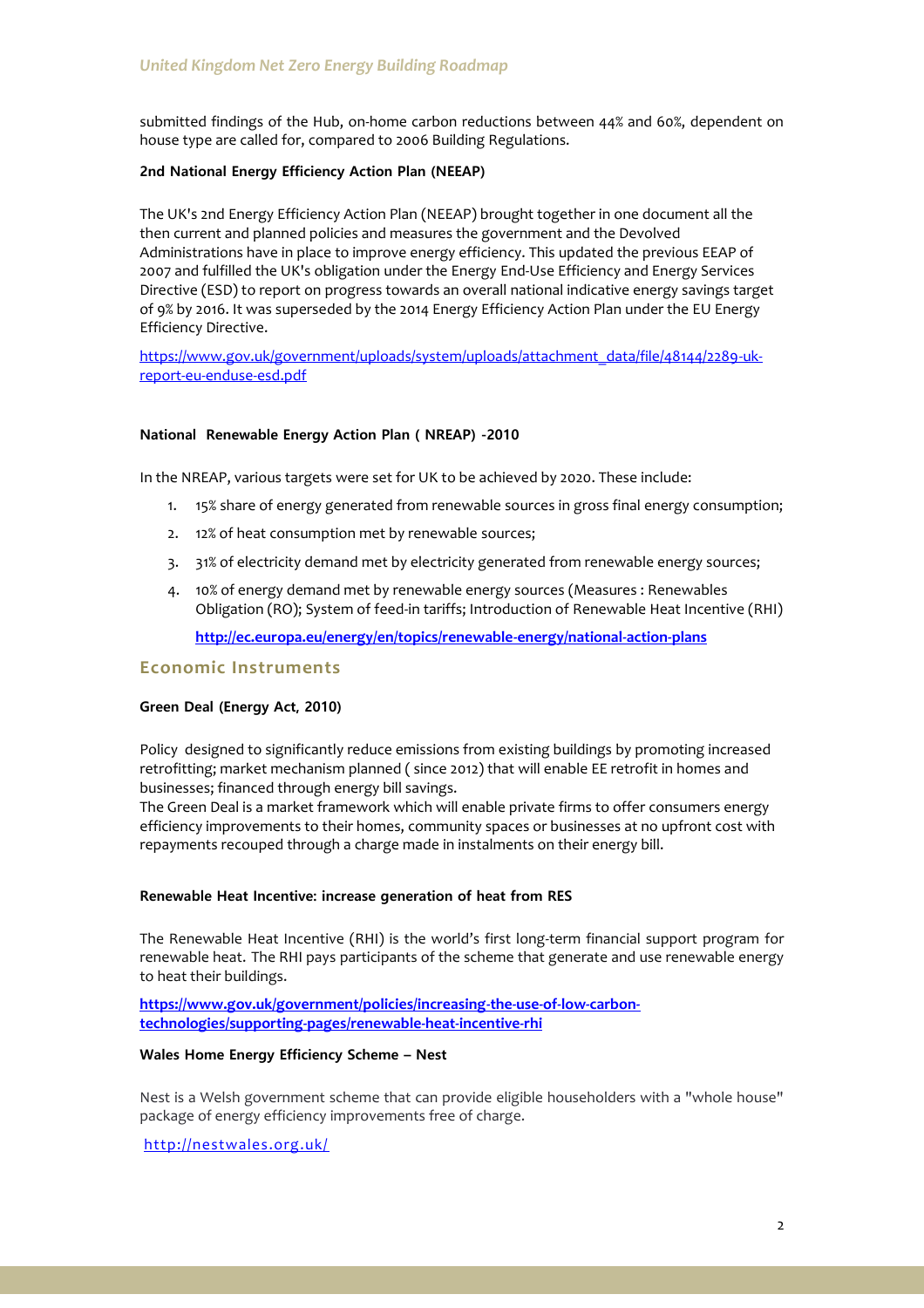# **Information & Outreach**

# **Smart Metering Implementation Program**

The program aims for all homes and small businesses to have smart meters by 2020. Energy suppliers will be required to install smart meters and take all reasonable steps to install them for everybody.

[https://www.gov.uk/government/policies/helping-households-to-cut-their-energy-bills/supporting](https://www.gov.uk/government/policies/helping-households-to-cut-their-energy-bills/supporting-pages/smart-meters)[pages/smart-meters](https://www.gov.uk/government/policies/helping-households-to-cut-their-energy-bills/supporting-pages/smart-meters)

#### **Market Transformation Programme, including Energy Labelling for Appliances**

The UK's Market Transformation Programme (MTP) effective since 1997 undertakes policy research, development and support projects that aim to bring forward products, systems and services that do less harm to the environment, using less energy, water and other resources over their lifetime. The MTP provides strategic support to a growing set of product policies. These aim to encourage resource efficiency through the development of supply-chain measures such as reliable product information, raising minimum standards and encouraging best practice and where consensus and joined-up thinking is essential to establish priorities and to deliver practical policies.

- Demonstration projects by local authorities and voluntary/co-operative housing associations to deliver sustainable energy-efficient housing with minimum A2 energy rating; goal: advance knowledge and experience base in design, construction and use of high performing EE housing and promote awareness of relevant technologies.
- Voluntary demonstration projects include use of RES in many regions and local areas. The Department of the Environment, Heritage and Local Government provides funding for flagship low-carbon housing schemes in eight local authorities and annual prize for development of sustainable public buildings.

# **Report on Low Carbon Construction**

This report consists of recommendations for achieving required improvement in construction. This led to development and maintenance of education and training by sector skills Councils, Universities and colleges, professional bodies and education funding agencies to support production of low and zero carbon buildings.

#### **Independent experts**

Energy assessors must be member of a specialist Accreditation Scheme approved by government.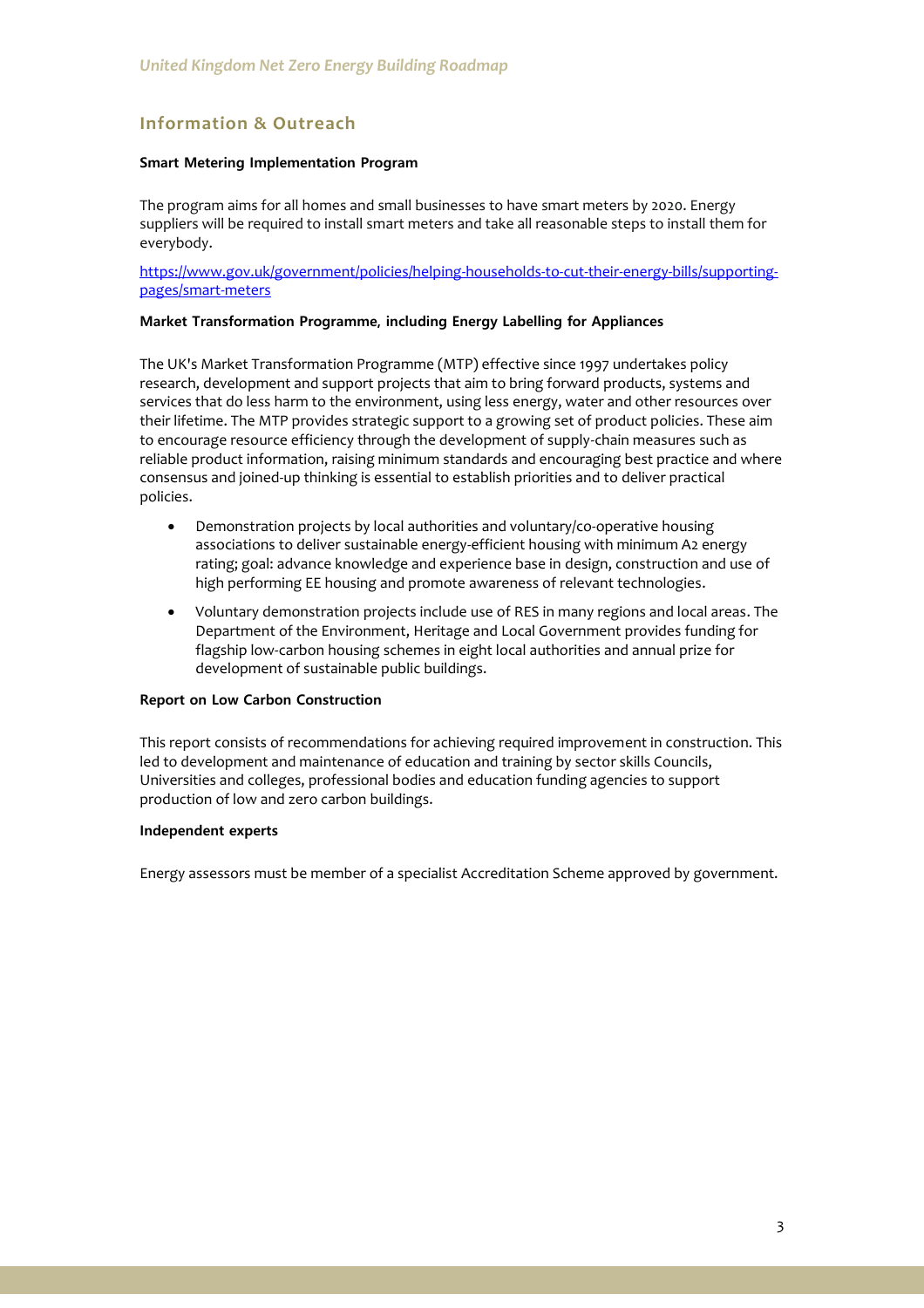# **Links**

| <b>Regulations</b>                                                                                                           |
|------------------------------------------------------------------------------------------------------------------------------|
| EPBD or Directive on Energy Performance of Buildings                                                                         |
| http://www.epbd-ca.eu/                                                                                                       |
| <b>Passive House Standards</b>                                                                                               |
| http://www.passiv.de/en/index.php                                                                                            |
| Renewable Energies European Law Adaptation Act (EAG EE)                                                                      |
| http://www.res-legal.eu/search-by-country/germany/                                                                           |
| http://www.res-legal.eu/search-by-country/germany                                                                            |
| <b>Energy Saving Ordinance</b>                                                                                               |
| http://www.enev-online.de/                                                                                                   |
| <b>Energy Saving Act</b>                                                                                                     |
| http://www.bmwi.de/EN/Topics/Energy/Buildings/energy-saving-legislation,did=667990.html                                      |
| http://www.bmwi.de/EN/Topics/Energy/buildings.html                                                                           |
| http://www.bbsr-                                                                                                             |
| energieeinsparung.de/EnEVPortal/DE/EnEG/Download/EnEG2009,templateId=raw,property=pu                                         |
| blicationFile.pdf/EnEG2009.pdf                                                                                               |
| <b>Economic Incentives and Financing Instruments</b>                                                                         |
| KfW Energy-efficient rebuilding - Municipalities (since 2009)                                                                |
| https://www.kfw.de/inlandsfoerderung/Privatpersonen/Bestandsimmobilie/                                                       |
| https://www.kfw.de/inlandsfoerderung/Privatpersonen/Neubau/index-2.html                                                      |
| http://www.iea.org/policiesandmeasures/pams/germany/name-24665-en.php                                                        |
| SME: Environmental and Energy Efficiency Programme (part B) - implemented by KfW                                             |
| Funding Program for Promotion of Energy Management System                                                                    |
| http://www.stromeffizienz.de/industrie-                                                                                      |
| gewerbe/handlungsfelder/energiemanagement/foerderprogramm-<br>energiemanagementsysteme.html) / http://www.stromeffizienz.de/ |
|                                                                                                                              |
| <b>Energy Performance Certificate</b>                                                                                        |
| http://www.zukunfthaus.info/tools/energieausweischeck.html                                                                   |
| http://www.zukunft-haus.info/                                                                                                |
| GE-4:KfW Environmental and Energy Efficiency Programmes                                                                      |
| http://iepd.iipnetwork.org/policy/kfw-environmental-and-energy-efficiency-programmes-                                        |
| formally-erp                                                                                                                 |
| https://www.kfw.de/inlandsfoerderung/Unternehmen/Energie-Umwelt/index-2.html                                                 |
| http://www.res-legal.eu/en/search-by-country/germany/tools-list/c/germany/s/res-<br>hc/t/policy/sum/136/lpid/135/            |
| <b>Information and Awareness</b>                                                                                             |
|                                                                                                                              |
| BAFA On-site advice (since 1998)                                                                                             |
| http://www.bafa.de/bafa/en/energy/index.html                                                                                 |
|                                                                                                                              |
| Energy hotline and Internet platform                                                                                         |
| http://www.stromeffizienz.de/                                                                                                |
|                                                                                                                              |
| <b>Energy Efficiency Initiative</b>                                                                                          |
| http://www.stromeffizienz.de/                                                                                                |
|                                                                                                                              |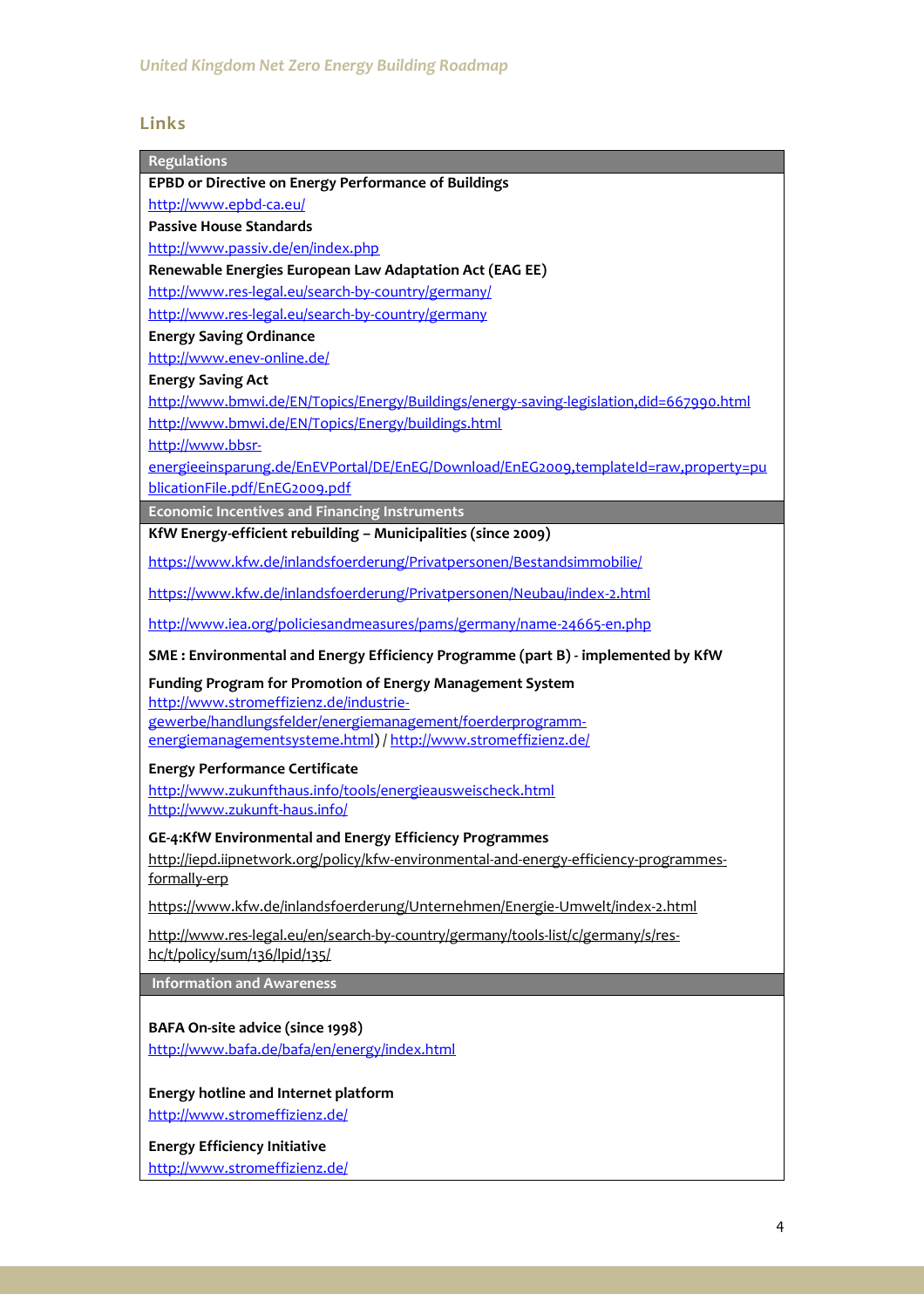[http://www.die-stromsparinitiative.de/stromsparinitiative/partnerprojekte/initiative](http://www.die-stromsparinitiative.de/stromsparinitiative/partnerprojekte/initiative-%20%20%20%20energieeffizienz/index.html)[energieeffizienz/index.html](http://www.die-stromsparinitiative.de/stromsparinitiative/partnerprojekte/initiative-%20%20%20%20energieeffizienz/index.html)

**Guide for Sustainable Building (2013)** 

[http://www.nachhaltigesbauen.de/sustainable-building-english-speaking-information/guideline](http://www.nachhaltigesbauen.de/sustainable-building-english-speaking-information/guideline-for-sustainable-building.html)[for-sustainable-building.html](http://www.nachhaltigesbauen.de/sustainable-building-english-speaking-information/guideline-for-sustainable-building.html)

**The Alliance for Building Energy Efficiency (Geea)**

<https://www.geea.info/ueber-die-geea/geea/>

**Demonstration**

**Efficient House Pilot Project (2003)**

[\( http://www.dena.de/en/projects/building/efficient-house-pilot-project.html\)](http://www.dena.de/en/projects/building/efficient-house-pilot-project.html) **Towards Energy Efficiency House Plus**

[www.zukunft-haus.info/effizienzhausplus](http://www.zukunft-haus.info/bauen-sanieren/schritt-fuer-schritt-zum-effizienzhaus/dena-modellvorhaben-effizienzhaeuser.html)

http://www.energy-efficiency-

watch.org/fileadmin/eew\_documents/Documents/EEW2/Germany.pdf)